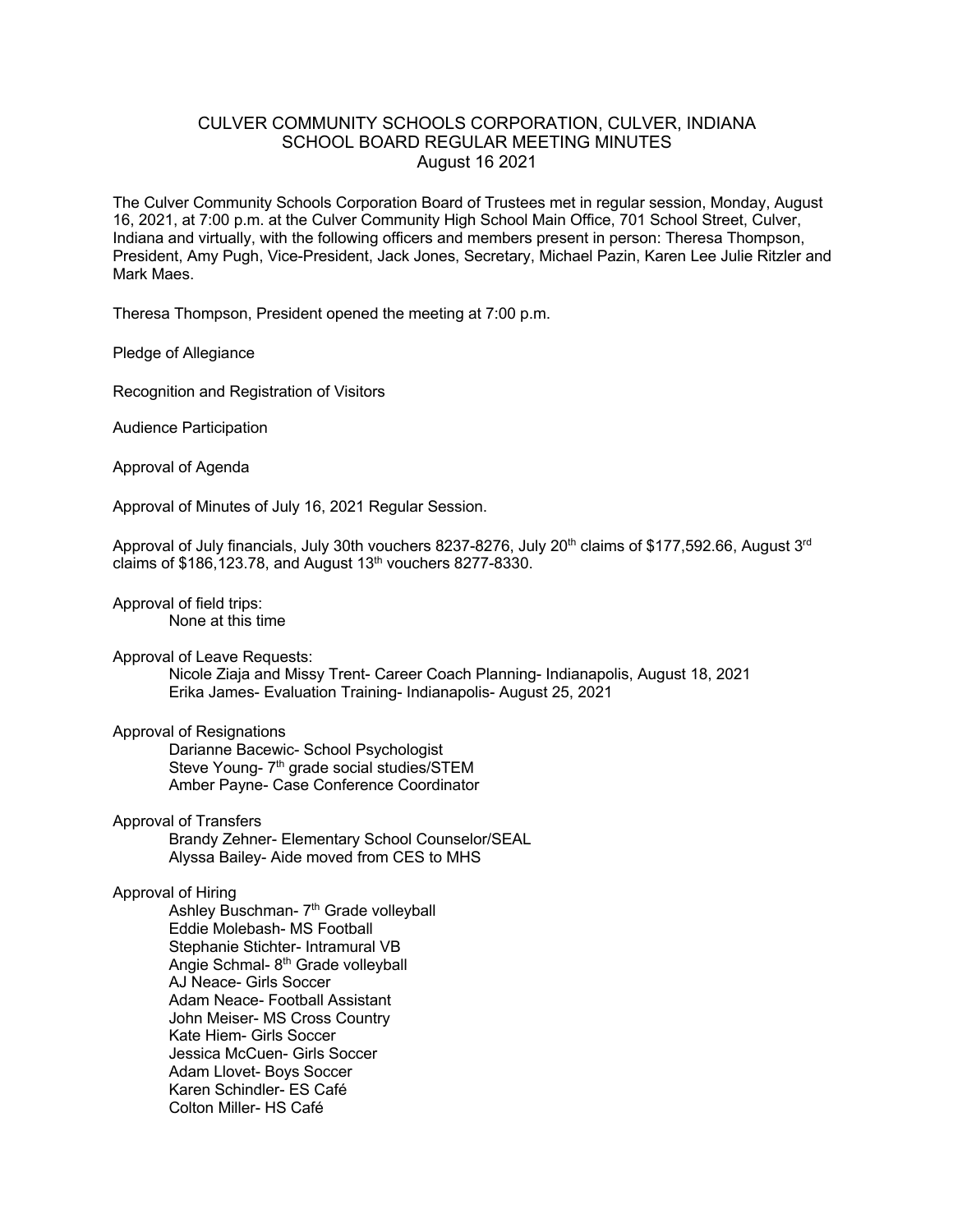Dawn Dickey-Thomas- HS Food Manager Courtney Good- 2nd Grade Teacher Brandi Kuykendall- PreK Aide to replace A. Bailey Jade Brianna Overmyer- FACS to replace Brandy Z. Cathy Lebryk- 7<sup>th</sup> Grade SS/STEM to replace Steve Young

Motion was made by Amy Pugh to approve consent items and was seconded by Mark Maes. Motion passed seven (7) ayes and no (0) nayes.

Discussion/Action Items:

A motion was made Julie Ritzler to approve resolution 2021-09 Transfer Amounts from Education Fund to the Operation Fund and was seconded by Karen Lee. Motion passed seven (7) ayes and no (0) nayes.

A motion was made by Mark Maes to approve resolution 2021-10 Tax Neutrality and was seconded by Jack Jones. Motion passed seven (7) ayes and no (0) nayes.

A motion was made Julie Ritzler to approve Site LOGIQ HVAC project agreement and was seconded by Karen Lee. Motion passed seven (7) ayes and no (0) nayes.

A motion was made by Karen Lee to approve the advertisement of 2022 Budget, Capitals Project and Bus Replacement Plan and was seconded by Amy Pugh. Motion passed seven (7) ayes and no (0) nayes.

A motion was made by Jack Jones to approve the 2021-2022 TAG Grant Policy and was seconded by Mike Pazin. Motion passed seven (7) ayes and no (0) nayes.

A motion was made by Amy Pugh to approve the 2021-2022 Teacher Evaluation Training Plan with Learning Sciences and was seconded by Jack Jones. Motion passed seven (7) ayes and no (0) nayes.

A motion was made my Karen Lee to approve the 2021-2022 Teacher Evaluation plan with learning sciences and was seconded by Amy Pugh. Motion passed seven (7) ayes and no (0) nayes.

A motion was made by Julie Ritzler to approve the contract with Rachelle Mabee as the School Psychologist and was seconded by Mike Pazin. Motion passed seven (7) ayes and no (0) nayes.

A motion was made by Amy Pugh to approve the clearning of two year old ECA checks and was seconded by Mike Pazin. Motion passed seven (7) ayes and no (0) nayes.

A motion was made by Karen Lee to approve the agreement with St. Joseph Health Systems for an Athletic Trainer and was seconded by Julie Ritzler. Motion passed seven (7) ayes and no (0) nayes.

Superintendent's Information:

- A. As of today masks will still be optional in all school buildings for staff and students.
- B. Electricity at the new bus garage is up and running. Painting in the school buildings has been completed. Irrigation on the soccer and football fields has been started but will be put to a halt until after the Fall sports season.
- C. There will be a board tour of school buildings in the near future.
- D. Fall conference for board members is Oct 11-12

Business Manager Information: Budget work continues